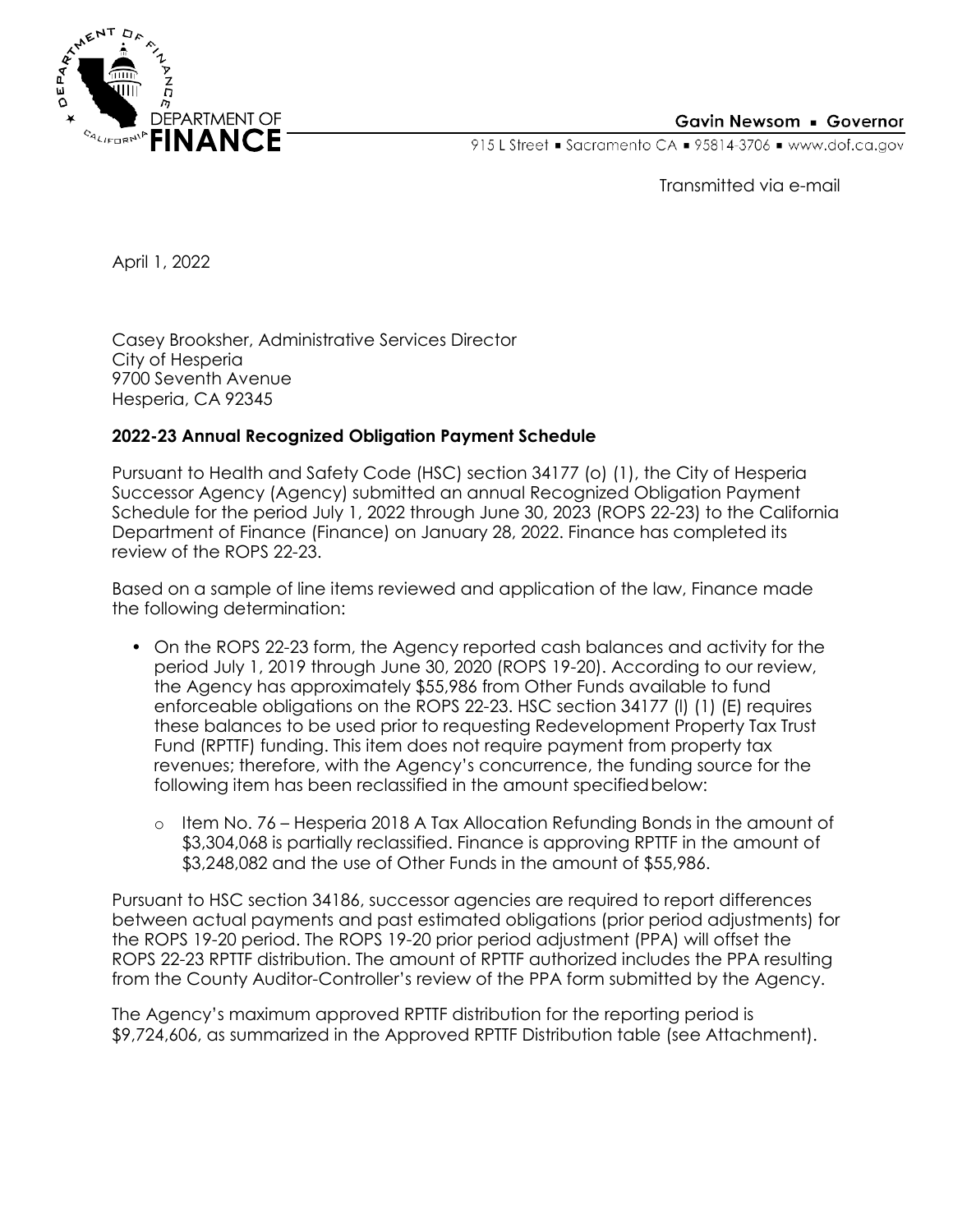Casey Brooksher April 1, 2022 Page 2

RPTTF distributions occur biannually, one distribution for the July 1, 2022 through December 31, 2022 period (ROPS A period), and one distribution for the January 1, 2023 through June 30, 2023 period (ROPS B period), based on Finance's approved amounts. Since this determination is for the entire ROPS 22-23 period, the Agency is authorized to receive up to the maximum approved RPTTF through the combined ROPS A and B period distributions.

Except for the adjusted item, Finance approves the remaining items listed on the ROPS 22-23 at this time. If the Agency disagrees with our determination with respect to any items on the ROPS 22-23, except items which are the subject of litigation disputing our previous or related determinations, the Agency may request a Meet and Confer within five business days from the date of this letter. The Meet and Confer process and guidelines are available on our website:

[http://dof.ca.gov/Programs/Redevelopment/Meet\\_And\\_Confer/](http://dof.ca.gov/Programs/Redevelopment/Meet_And_Confer/)

The Agency must use the RAD App to complete and submit its Meet and Confer request form.

Absent a Meet and Confer, this is our final determination regarding the obligations listed on the ROPS 22-23. This determination only applies to items when funding was requested for the 12-month period. If a determination by Finance in a previous ROPS is currently the subject of litigation, the item will continue to reflect the determination until the matter is resolved.

The ROPS 22-23 form submitted by the Agency and this determination letter will be posted on our website:

## <http://dof.ca.gov/Programs/Redevelopment/ROPS/>

This determination is effective for the ROPS 22-23 period only and should not be conclusively relied upon for future ROPS periods. All items listed on a future ROPS are subject to Finance's review and may be adjusted even if not adjusted on this ROPS or a preceding ROPS. The only exception is for items that have received a Final and Conclusive determination from Finance pursuant to HSC section 34177.5 (i). Finance's review of Final and Conclusive items is limited to confirming the scheduled payments as required by the obligation.

The amount available from the RPTTF is the same as the amount of property tax increment available prior to the enactment of the redevelopment dissolution law. Therefore, as a practical matter, the ability to fund the items on the ROPS with property tax increment is limited to the amount of funding available to the Agency in the RPTTF.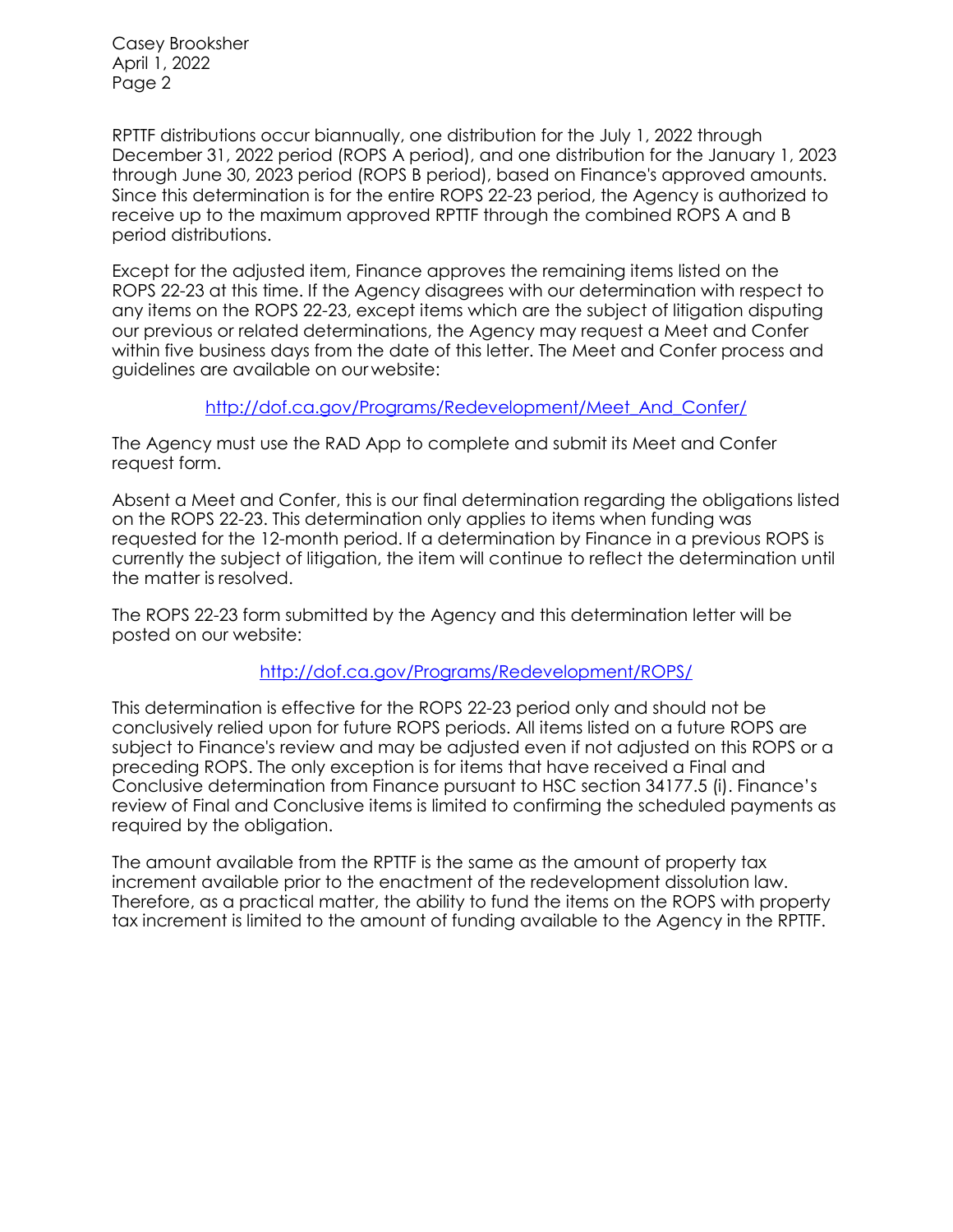Casey Brooksher April 1, 2022 Page 3

Please direct inquiries to Zuber Tejani, Supervisor, or Deanna Le, Staff, at (916) 322-2985.

Sincerely,

Charyl S. McComick

JENNIFER WHITAKER Program Budget Manager

cc: Anne Duke, Deputy Finance Director, City of Hesperia Linda Santillano, Chief Deputy, Property Tax, San Bernardino County